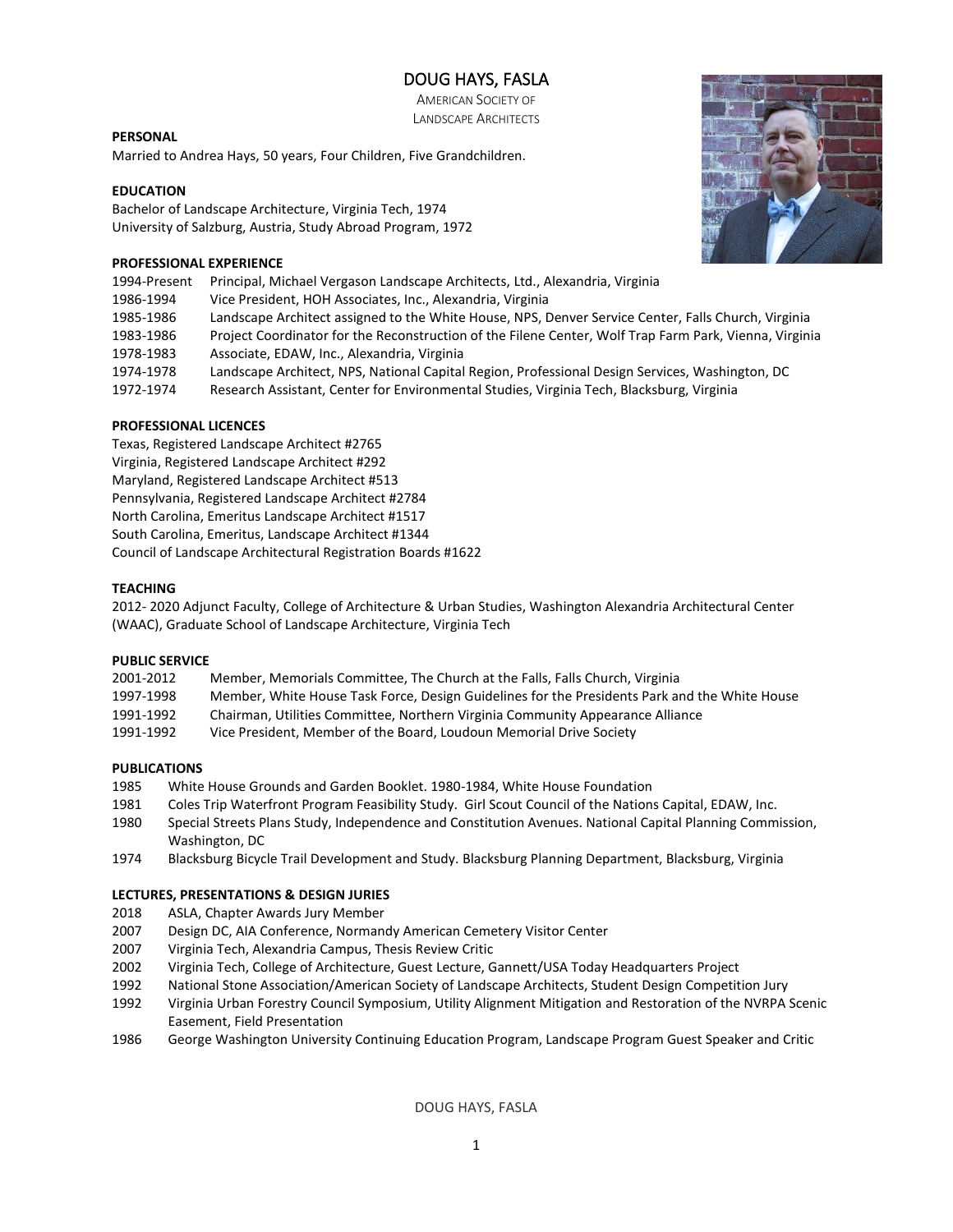#### **SELECTED HONORS, AWARDS & RECOGNITION**

- 2020 American Society of Landscape Architects, National Honor Award, American Veterans Disabled for Life Memorial, Washington, DC
- 2019 American Society of Landscape Architects, National Honor Award. Sundance Square Plaza, Fort Worth, Texas
- 2015 Potomac Chapter, American Society of Landscape Architects, President's Award. American Veterans Disabled for Life Memorial, Washington, DC
- 2014 Potomac Chapter, American Society of Landscape Architects, President's Award. Sundance Square Plaza, Fort Worth, Texas
- 2008 American Society of Landscape Architects, National Honor Award. Gannett/USA Today Headquarters McLean, Virginia
- 2008 Potomac Chapter, American Society of Landscape Architects, Award of Merit, Gannett/USA Today Headquarters McLean, Virginia
- 2007 American Institute of Architects, Washington, D.C. Chapter, Award of Excellence. Normandy American Cemetery Visitor Center, with SmithGroup Architects
- 2004 Landscape Contractors Association of Maryland, DC, & Virginia, Excellence in Landscape, Grand Award. Johns Hopkins University Open Space Implementation, Baltimore, Maryland
- 2004 American Institute of Architects National Honor Award. Gannett/USA Today Headquarters, McLean, Virginia, with Kohn Pederson Fox Architects
- 2004 Baltimore Chapter, AIA Design Award, Bronx Zoo Master Plan, New York, NY
- 2003 Inform Magazine Honor Award. Gannett/USA Today Headquarters, Mclean, Virginia
- 2002 Potomac Chapter, American Society of Landscape Architects, Merit Award. Johns Hopkins Homewood Campus Master Plan, Baltimore, Maryland
- 2002 American Society of Landscape Architects, Potomac & Maryland Chapters, Honor Award. Gannett/USA Today Headquarters McLean, Virginia
- 1992 Northern Virginia Community Appearance Alliance, Honor Award. NVRPA Scenic Conservation Easement Restoration, Leesburg, Virginia
- 1992 Northern Virginia Community Appearance Alliance, Honor Award. Loudoun Memorial Drive, Loudoun County, Virginia
- 1991 American Society of Landscape Architects, National Merit Award. NVRPA Scenic Conservation Easement Restoration, Leesburg, Virginia
- 1991 American Society of Landscape Architects, Potomac Chapter Merit Award. NVRPA Scenic Conservation Easement Restoration, Leesburg, Virginia
- 1991 Post, Buckley, Schuh & Jernigan, Engineers, Fairfax, Virginia, Project Excellence Award. NVRPA Scenic Conservation Easement Restoration, Leesburg, Virginia
- 1991 American Planning Association, Potomac Chapter Honor Award. Lansdowne, Leesburg, Virginia
- 1991 Northern Virginia Community Appearance Alliance, Merit Award. Meadowlark Gardens Arboretum, Vienna, Virginia
- 1984 National Park Service, Department of the Interior, Quality Performance Award. Filene Center, Wolf Trap Farm Park, Vienna, Virginia
- 1981 Vietnam Veterans Memorial Design Competition, National Award. Third Place Team Member, Washington, D.C.
- 1980 American Society of Landscape Architects, Potomac Chapter, Honor Award. Papal Mass on the Mall, Washington, D.C. with Smith Segretti Architects
- 1979 Archbishop James Aloysius Cardinal Hickey, Archdiocese of Washington, Letter of Recognition. Papal Mass on the Mall, Washington, D.C.
- 1979 Landscape Contractors Association of Metropolitan Washington, Environmental Landscape Merit Award. Boeing Computer Center, Vienna, Virginia
- 1975 President Gerald R. Ford, White House, Personal Letter of Recognition, White House Pool, Washington, D.C.
- 1975 Mr. Manus J. Fish, Director, Letter of Commendation. National Capital Region, National Park Service, Department of the Interior
- 1974 Faculty Award of Merit for Outstanding Design Ability and Graphic Expression. Virginia Tech, Blacksburg, Virginia
- 1968 Robert Oeshslin Memorial Award for Drawing and Design Excellence. McLean High School, McLean, Virginia

DOUG HAYS, FASLA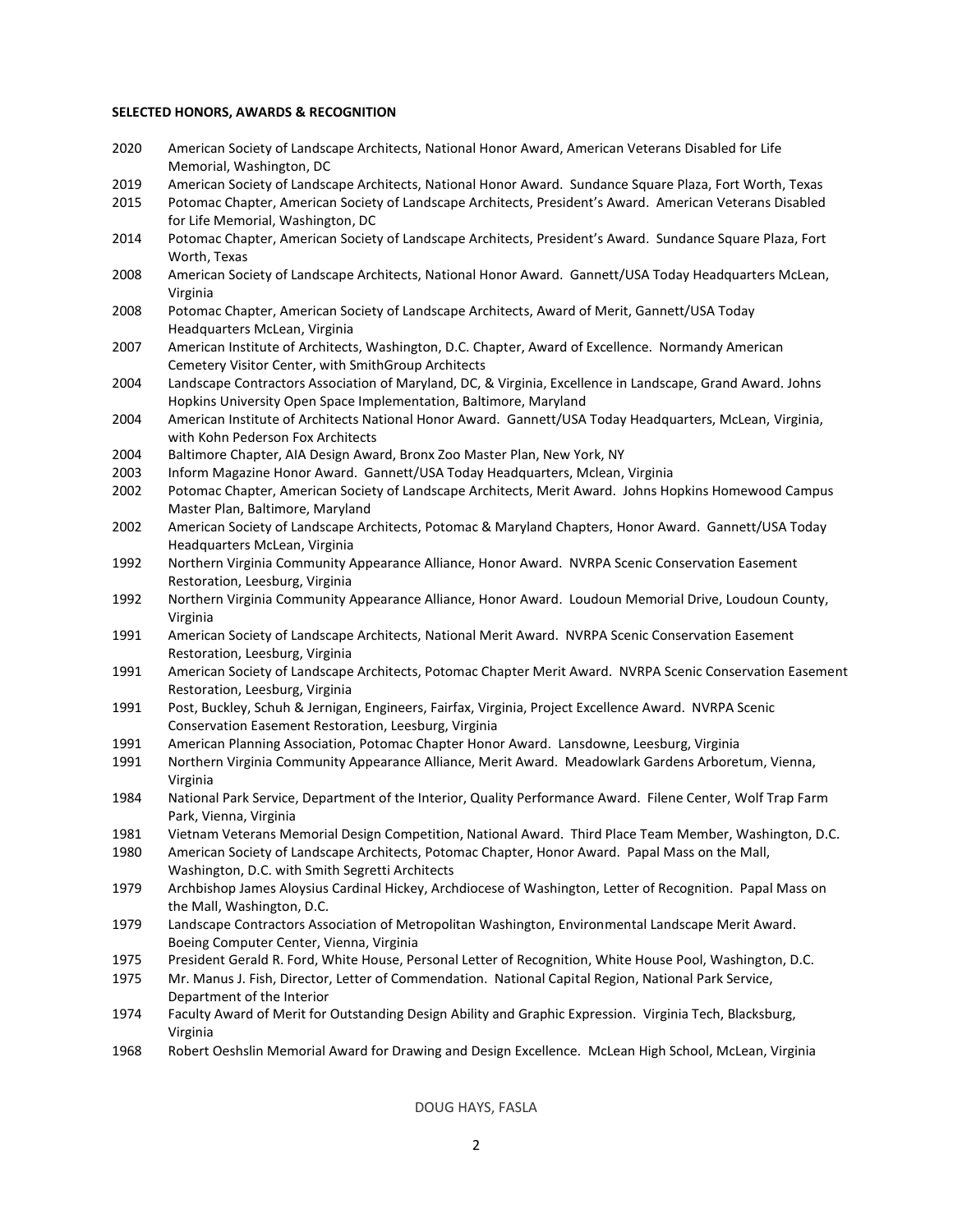#### **MAJOR ACCOMPLISHMENTS AND OUTSTANDING PROFESSIONAL ACTIVITIES**

#### **The White House Grounds and Gardens, Washington, DC**

The White House is more than a home to American Presidents; it is a living memorial and is the recognized symbol of the Presidency and the United States throughout the world. Doug Hays began his professional career with the National Capital Region of the National Park Service, which administers the White House Mansion and Grounds. Doug was instrumental in numerous projects that changed the face of the White House Grounds and Gardens during the Presidential terms of Ford, Carter, Reagan, and Clinton. These timeless improvements to the White House are some of his most rewarding accomplishments, but due to security and the sensitive nature of these projects they have gone publicly unrecognized. Highlights include:

#### **• Presidential Pool and Bath House, 1975**

The original White House pool was closed during the Kennedy administration to serve as the news briefing room. There was renewed interest in the pool during the Ford Administration in 1974. Gerald Ford was an avid swimmer, and so there was an immediate need to replace it. Locating a new pool large enough to swim laps within the confines of the existing grounds was fraught with design difficulties and challenges. Due to security concerns early concepts explored a sunken or enclosed facility with a retractable skylight, however, these designs were discarded, as they would require the relocation of underground utilities at great expense and time, delaying the president's use of the pool. Doug developed a design of a more traditional pool and bathhouse to fit just south of the West Wing without impacting utilities. This solution required creative landscape solutions to screen the pool from the Executive Office Building and protect existing mature trees. Every first family has enjoyed the use of this pool to this day.

#### **• White House Grounds and Gardens Booklet, 1978-1985**

President Carter would often visit his daughter Amy's tree house and became keenly interested in the botanical beauty, and history of the White House grounds. He often inquired about the names and scientific nomenclature of the plants, as none of them were labeled. This prompted a series of events that would continue as White House traditions for all future Presidents to enjoy. Working with Irvine Williams, Grounds Superintendent of the White House, Doug assisted in the research and historical documentation of the landscape, which led to the development of a comprehensive booklet of the White House Grounds and Gardens. From these records he also personally labeled all the plant material on the grounds. The booklet developed as part of this research was presented to President Carter as a gift from the White House when he left office. This booklet is updated to document the changes during each administration and is presented as a keepsake to each departing President and First Family.

#### **• President's Terrace and West Wing Garden, 1987**

In 1987, Doug was asked to assist the White House in the redesign of the President's Terrace and West Wing Gardens. During Reagan's second term the entire portion of the grounds south of the West Wing was removed due to deterioration of the waterproofing over the Situation Room. Doug saw the opportunity to replace the small former terrace by extending the privacy of the Presidential study out into the garden with a sunken courtyard. He quickly developed detailed plans that included a fountain, pergola, and other numerous improvements to the West Wing Terrace. During the next eight months, Doug worked two shifts, often over 18 hours a day, as the White House project had to be performed during the evening hours after the President and his staff had left the West Wing offices, allowing him to continue his daily responsibilities at Wolf Trap. These improvements have provided all succeeding Presidents and their families the opportunity to experience the outdoors in a quiet private garden setting without the need for immediate Secret Service presence.

#### **• Other Significant Grounds Improvements**

During the Reagan Administration Doug worked on important visitor and security improvements throughout the White House Grounds. These included, Redesign the East Wing Front Entry, Restoration of the Children's Garden, and extensive Perimeter Landscape Security and Screening Improvements in cooperation with the Secret Service Technical Security Division.

#### **The Papal Mass on the National Mall, Washington, DC**

Late in 1978, Doug joined the newly formed Washington office of EDAW, Inc. as an Associate. Here Doug became an essential part of the firm due to his expertise in project implementation and these talents were quickly put to the test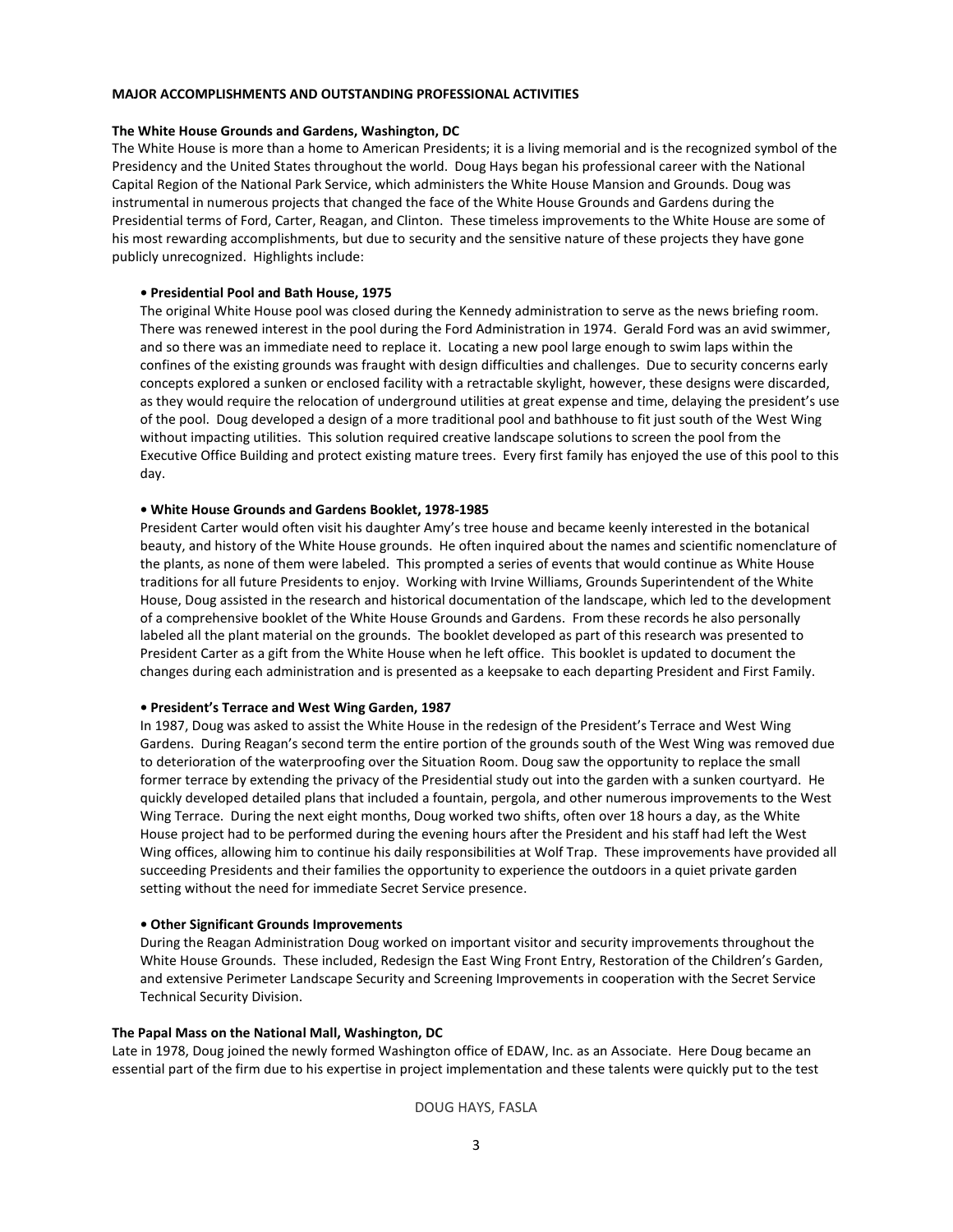during the fall of 1979 when Pope John Paul II made his first visit to the United States. The Archdiocese of Washington, DC requested EDAW to provide a landscape design for the altar, which was located directly in front of the Smithsonian Castle, between the Washington Monument and the Capitol. The design was to provide a vantage point from which the greatest number of people could view this celebrated event. Doug designed a semi-circular man-made mound that rose 13 feet above ground, framing the liturgical platform designed by Smith Segretti Architects. In addition to developing the landscape design, Doug secured the material and coordinated the installation of more than 7,000 plants and mums in less than two days with student volunteers from local catholic schools. Utilizing the colors of the Vatican the flowers of yellow and white for the altar landscape produced a striking crisp form for an estimated for congregation of170,000 that celebrated mass to view during the beautiful autumn morning.

#### **The Filene Center, Wolf Trap National Park for the Performing Arts, Vienna, Virginia**

Wolf Trap was founded in 1966 by the late [Catherine Filene Shouse](http://www.wolf-trap.org/Learn_About_Wolf_Trap/Founder.aspx) through a donation of 100 acres of her northern Virginia farmland and funds for construction of a theater. Wolf Trap's Filene Center opened in 1971. The Park and performance center is operated through a partnership and collaboration between th[e National Park Service](http://en.wikipedia.org/wiki/National_Park_Service) and the nonprofit Wolf Trap Foundation. In 1982, the Filene Center was destroyed by fire. Congress quickly authorized funds for the Foundation to reconstruct the Center but required the National Park Service to approve and monitor the construction.

Based on his experience working on complex, high-visibility projects, the NPS's Denver Service Center offered Doug the position as Project Coordinator for the Filene Center's reconstruction. The project was fast tracked to reopen for the 1984 summer season. Doug's primary responsibilities were as a liaison between the Foundation, Wolf Trap Park and Denver Service Center, which included working and negotiating with both the Foundation's architects and contractors to meet the requirements of the National Park Service in the development of a state-of-the-art outdoor performance center. Doug also developed the final plans for connecting pedestrian circulation and the landscape of the new center to the existing park infrastructure.

#### **The NVRPA Scenic Conservation Easement Restoration, Leesburg, Virginia**

When a major developer was forced to cross a park authority's scenic easement to install a sewer line, a chance arose for landscape architects to play a major role. Doug led a team of landscape architects to palliate the effects of a sewer installation and in so doing also altered attitudes regarding utility easements, whose effect on natural areas is too often overlooked or left to engineers. In 1975, this scenic easement in Loudon County, Virginia, was dedicated to the Northern Virginia Regional Park Authority on the condition that it remain undisturbed in perpetuity. Portions of the easement were heavily wooded, enclosing a meadow and a cascading stream and boulder field with a historic stonewall. Two landscape architecture firms from Alexandria, Virginia, worked on the project. HOH Associates represented the developer, and Rhodeside & Harwell, Inc., represented the Park Authority.

Their collaboration produced a consensus and benchmark decision: the county sanitation authority agreed to reduce the construction width of the sewer from their standard 75' width to 35'. Doug led the design teams in documenting the existing conditions of the stream and stone wall with a 10'x10' grid combining the field survey records with photos so that each feature could be documented and replaced as accurately as possible after installation of the sewer line. Great care was also taken to protect existing trees during construction. As a result of this effort three primary principles proved crucial to the project's success: Keep construction and easement widths to a minimum, no larger than 35'; Eliminate straight utility swaths keeping them less than 1000' in length by following topography and natural features; and keep openings in and out of woodland areas as narrow as possible.

#### **Gannett/USA Today Headquarters, McLean, Virginia**

The Gannett / USA Today Headquarters is a corporate campus located at the confluence of the 270-acre Jones Branch watershed. From planning through final design, the project demonstrates principles of sustainability and responsible stewardship. Doug worked hard to adjust the preferred siting of the building complex from the healthy wooded hilltop to the fill/meadow site below. This shift altered the design strategies for the entire design process. This new siting preserved the hilltop as an ecological and recreational amenity and resulted in a much more temporal landscape. In addition, the project's two-acres of green roofs and garden terraces over structure show creative detailing for energy efficiency and environmental design. Angled stonewalls terrace topography and direct rainwater through riparian step pools connecting to the forebay and regional stormwater management pond. The walls are constructed with the same stone as the building base, visually linking them to the landscape. The entire design shows an integrated collaboration with the architects, KPF, resulting in an approach and solution that weaves the site structure, plantings, and the architecture together in a multi-disciplinary whole.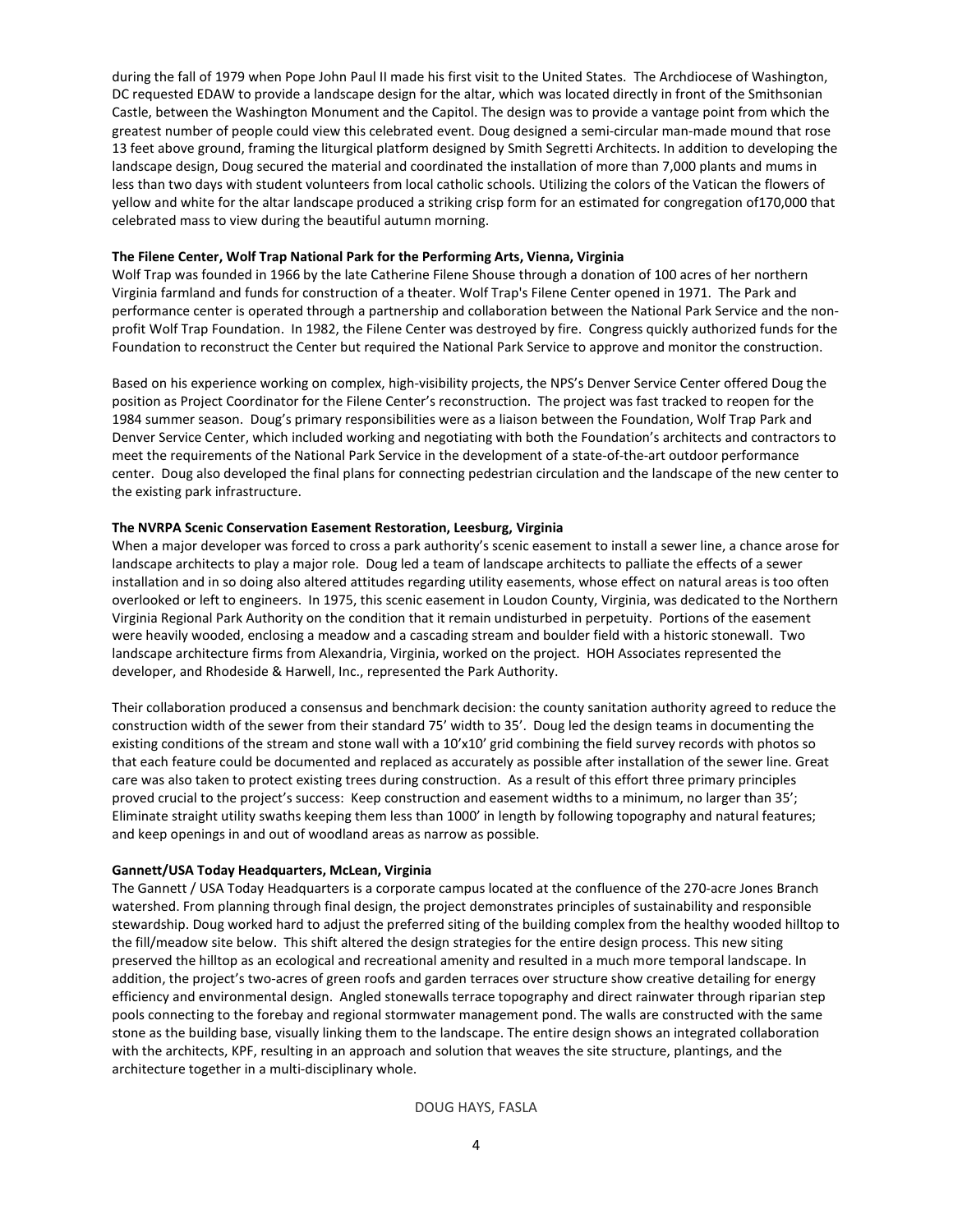# **The Johns Hopkins University, Homewood Campus, Open Space Master Plan Implementation, Baltimore, Maryland**

MVLA was the lead designer of a comprehensive team that transformed the 25-acre campus core in less than 9 months. The primary effort required reinterpreting the place and envisioning what might have been if the ground plane had been designed and built at the same time as the campus buildings. The work involved the removal of several streets and the creation of new drives, courts, quads, and walks. It also included the addition of new lighting, furniture, piers, walls, gates, plantings, and gardens. The landscape improvements and selection of materials are consistently compatible with the character of the buildings resulting in a seamless coherence, that make it appear as if the architecture and landscape were completed as a unified composition.

#### **The Normandy Visitor Center, American Cemetery at Omaha Beach, Colleville-sur-Mer, France**

For most visitors, a visit to the American Cemetery at Omaha Beach is an important exposure the historic events that took place in Normandy during WWII. Situated above Omaha Beach, a place where the American military suffered staggering casualties on D-Day, the American Cemetery contains the remains of nearly 10,000 servicemen who died during the Normandy campaign. As a result of renewed interest in the sacrifices of the American military during the Iraq war, Congress authorized funds for a new visitor center. Doug worked with SmithGroup Architects for the American Battlefield Monuments Commission to sensitively locate the Normandy Visitor Center along the northeastern corner of the Cemetery. This siting exposed visitors to the setting, scale, and breath of the initial D-Day assault and subsequent Normandy battles without intruding on the existing cemetery experience.

The siting offered sweeping panoramic views of English Channel, the magnificent seaside cliffs of the Normandy landscape as well as an interpretive setting for greater understanding of the historical events of the Normandy engagement, from land, sea, and air. This location provided an opportunity to experience the French 'Bocage' landscape, capturing the hedgerow setting of the intense Normandy fighting that claimed as many as 29,000 American lives, and an opportunity to experience the dramatic contrasts between the coarse indigenous landscape of Normandy and the lush pastoral beauty of the Cemetery grounds. At the conclusion of a visit, the Sacrifice Gallery of the Visitor Center provides context and emotional connections to the stories of the men interred in the cemetery. The project also used numerous sustainable elements such as indigenous materials, porous pavements, turf overflow parking, and rain gardens as part of the ABMC's efforts to meet the stringent local environmental requirements of the French Littoral.

#### **American Veterans Disabled for Life Memorial: 'Fire in the Grove', Washington, D C**

This Memorial honors past, present, and future American veterans disabled for life. It expresses our Nation's gratitude, serves as an eternal reminder of the human cost of conflict, and gives the American people a chance to say thank you to disabled veterans for their remarkable contributions to liberty and freedom. Fittingly, the Memorial is located adjacent to the National Mall in view of the Capitol dome.

Disabled veterans are commemorated by a Memorial composed of a central fire amidst a grove of trees, with a reflecting pool, framed by marble and glass walls. The Fire is the Memorial's physical and symbolic centerpiece signifying a central gathering place for family, community, and comrades, while embodying the elemental forces of injury, loss, and renewal. Visible and memorable, the fire is both permanent and dynamic. Surrounded by a basin of water, the flame that rises from the water is intended to be a reminder of the hope that springs from perseverance in the face of adversity. As a hallowed place amid the bustle of the Nation's Capital, a grove of trees stands sentry-like both along and encompassing the pool, framing, and reflecting the views of the Capitol.

The Capitol is framed by glass and marble walls, which represent the strength and fragility of the human spirit. Combined, these elements create a unique and respectful setting to reflect upon and commemorate the great sacrifices of our disabled veterans of yesterday, today, and tomorrow. MVLA was selected as winner of the Memorial Design Competition, teaming up with Larry Kirkland Artist and Cloud Gehshan Environmental Designers and Shalom Baranes as the Architect of Record. Doug has served as Principal and Design Manager for project and has helped shepherd it through the various approval agencies such as the Commission of Fine Arts and the National Capitol Planning Commission, the Architect of the Capitol, and the National Park Service. The Memorial was completed and dedicated by President Obama, in 2014.

# **The Smithsonian Institution, National Zoological Park, Washington, DC and Center for Biological Institute, Front Royal, Virginia**

Over a span of almost 15 years, MVLA was a key member of Ayers Saint Gross Architects multidisciplinary team of consultants. Doug has served as the Principal Landscape Architect of numerous studies, plans and projects for the Smithsonian Institution,